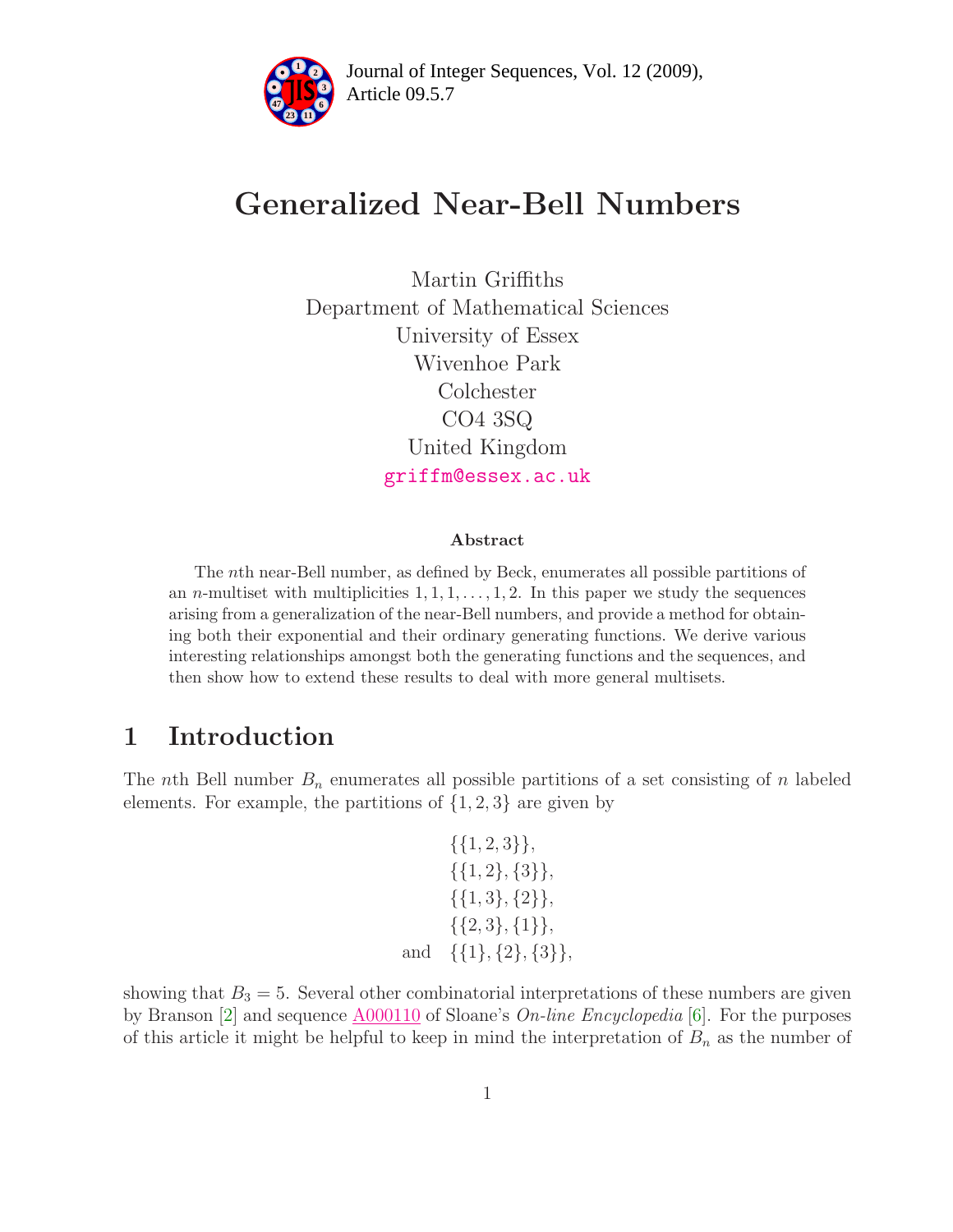ways n people can be assigned to n indistinguishable tables (not all of which are necessarily occupied).

A multiset generalizes the notion of a set in the sense that it may contain elements appearing more than once. Each distinct element of a multiset is thus assigned a multiplicity, giving the number of times it appears in the multiset. The formal definition that follows is given in [\[7\]](#page-11-2).

**Definition 1.** A multiset is a pair  $(A, m)$  where A is some set and m is a function  $m : A \mapsto \mathbb{N}$ . The set A is called the set of underlying elements. For each  $a \in A$  the multiplicity of a is given by  $m(a)$ . A multiset is called an n-multiset if  $\sum_{a \in A} m(a) = n$ for some  $n \in \mathbb{N}$ . Note that the easiest way of representing an *n*-multiset is as a set with (potentially) repeated elements. For example,  $\{1, 2, 2, 2, 3, 4, 4\}$  is a 7-multiset.

The *n*th near-Bell number is defined by Beck  $[1]$  as the number of partitions of an *n*multiset with multiplicities  $1, 1, 1, \ldots, 1, 2$ . We may, without loss of generality, consider the n-multiset given by  $\{1, 1, 2, 3, \ldots, n-1\}$ , although, from a visual point of view at least, it might be more appealing to think of the multiset as a group of n people including amongst them exactly one pair of identical twins. For this latter scenario, the nth near-Bell number is the number of ways these  $n$  people can be assigned to  $n$  indistinguishable tables, assuming that we are unable to distinguish between the twins.

We consider here a generalization of the near-Bell numbers, enumerating all possible partitions of the *n*-multiset with multiplicities  $1, 1, 1, \ldots, 1, r$  for some r with  $0 \le r \le n$ . number of results concerning these generalized near-Bell numbers are obtained. For the sake of completeness, some well-known results are also stated. In the final section we show how to extend our results in order to cope with the enumeration of the partitions of more general multisets.

### 2 Preliminaries

**Definition 2.** Let  $M(n,r)$  denote, for  $0 \leq r \leq n$ , the *n*-multiset  $\{1, 1, \ldots, 1, 2, 3, \ldots, n-\}$  $r + 1$ , where the element 1 appears with multiplicity r and the remaining  $n - r$  elements each appear with multiplicity 1.

**Definition 3.** We define  $B_{n,r}$  to be the total number of partitions of  $M(n,r)$ , where  $B_{0,0} = B_{0,1} = 1$  and  $B_{n,r} = 0$  when  $r > n$ . These numbers shall be referred to as generalized near-Bell numbers. In particular, both  $B_{n,0}$  and  $B_{n,1}$  give the Bell numbers, and  $B_{n,2}$  gives the near-Bell numbers.

Some alternative, though equivalent, interpretations of these numbers are as follows:

- 1. Consider a group of n people containing exactly one subgroup of identical r-tuplets. Then  $B_{n,r}$  enumerates the ways these n people can be assigned to n indistinguishable tables (assuming that we are unable to distinguish between the r-tuplets).
- 2. Let  $N = p_1^r p_2 p_3 \cdots p_{n-r+1}$ , where  $p_1, p_2, p_3, \ldots, p_{n-r+1}$  are distinct primes. Then, disregarding the order of the factors,  $B_{n,r}$  gives the number of ways in which N can be expressed as a product of positive integers, all of which are at least 2.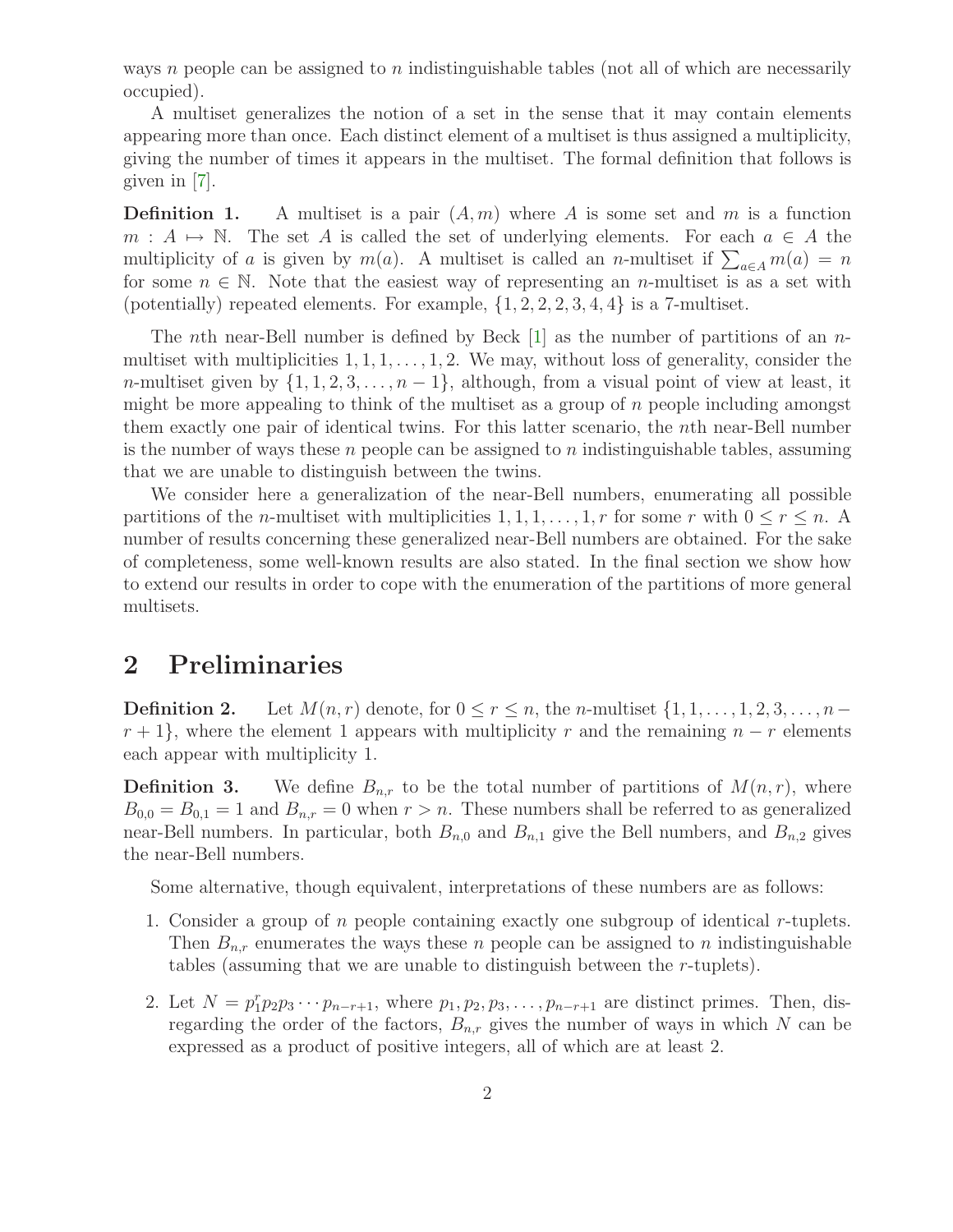3. A committee consists of n people, m of which have a specific role (treasurer, secretary, and so on). The remaining  $n - m$  members have no designated role. In this scenario  $B(n,n-m)$  enumerates the ways in which the committee can be arranged into unspecified working parties, where the people in any particular working party are distinguished only by their roles in the committee.

The Bell numbers  $B_{n,1}$  satisfy the recurrence relation

$$
B_{n,1} = \sum_{k=1}^{n} {n-1 \choose k-1} B_{n-k,1},
$$

<span id="page-2-1"></span>as is shown by Branson [\[2\]](#page-11-0) and Cameron [\[3\]](#page-11-3). The generalized near-Bell numbers satisfy a similar relation.

**Theorem 4.** For  $n \geq r+1$ ,

$$
B_{n,r} = \sum_{k=0}^{n-r-1} {n-r-1 \choose k} B_{n-k-1,r} + B_{n-1,r-1}.
$$

*Proof.* By definition,  $B_{n,r}$  enumerates the partitions of  $M(n,r)$ . We count first all those partitions of  $M(n,r)$  for which the part containing the element  $n - r + 1$  has no 1s. There are  $\binom{n-r-1}{k}$  ${k \choose k}$  ways of choosing k elements from  $\{2, 3, \ldots, n-r\}$ . Thus the number of partitions for which the part containing  $n - r + 1$  has  $k + 1$  elements, none of which are 1s, is given by  $\binom{n-r-1}{k}$  ${k-1 \choose k} B_{n-k-1,r}$ . The total number of such partitions is therefore

$$
\sum_{k=0}^{n-r-1} \binom{n-r-1}{k} B_{n-k-1,r}.
$$

Next we enumerate all partitions of  $M(n,r)$  for which the part containing  $n-r+1$  has at least one 1. In order to do this the element  $n - r + 1$  together with one of the 1s is regarded as a single inseparable 'unit'. The enumeration in this case is then equivalent to finding the number of partitions of the multiset  $M(n,r)\setminus\{1\}$ , which is  $B_{n-1,r-1}$ , thereby completing the proof of the theorem.  $\Box$ 

It is clear also that  $B_{n,n} = p(n)$ , where  $p(n)$  is the unrestricted partition function (with  $p(0) = 1$  by definition). Furthermore,

<span id="page-2-0"></span>
$$
B_{n+1,n} = B_{n,n} + B_{n,n-1} = \sum_{k=0}^{n} p(k).
$$
 (1)

To see this, note that the number of partitions of  $M(n+1,n)$  containing a part consisting of all the elements from  $M(k+1,k)$  is just  $p(n-k)$ . Summing over all possible values k does indeed count all possible partitions of  $M(n+1,n)$ . Thus

$$
B_{n+1,n} = \sum_{k=0}^{n} p(n-k) = \sum_{k=0}^{n} p(k),
$$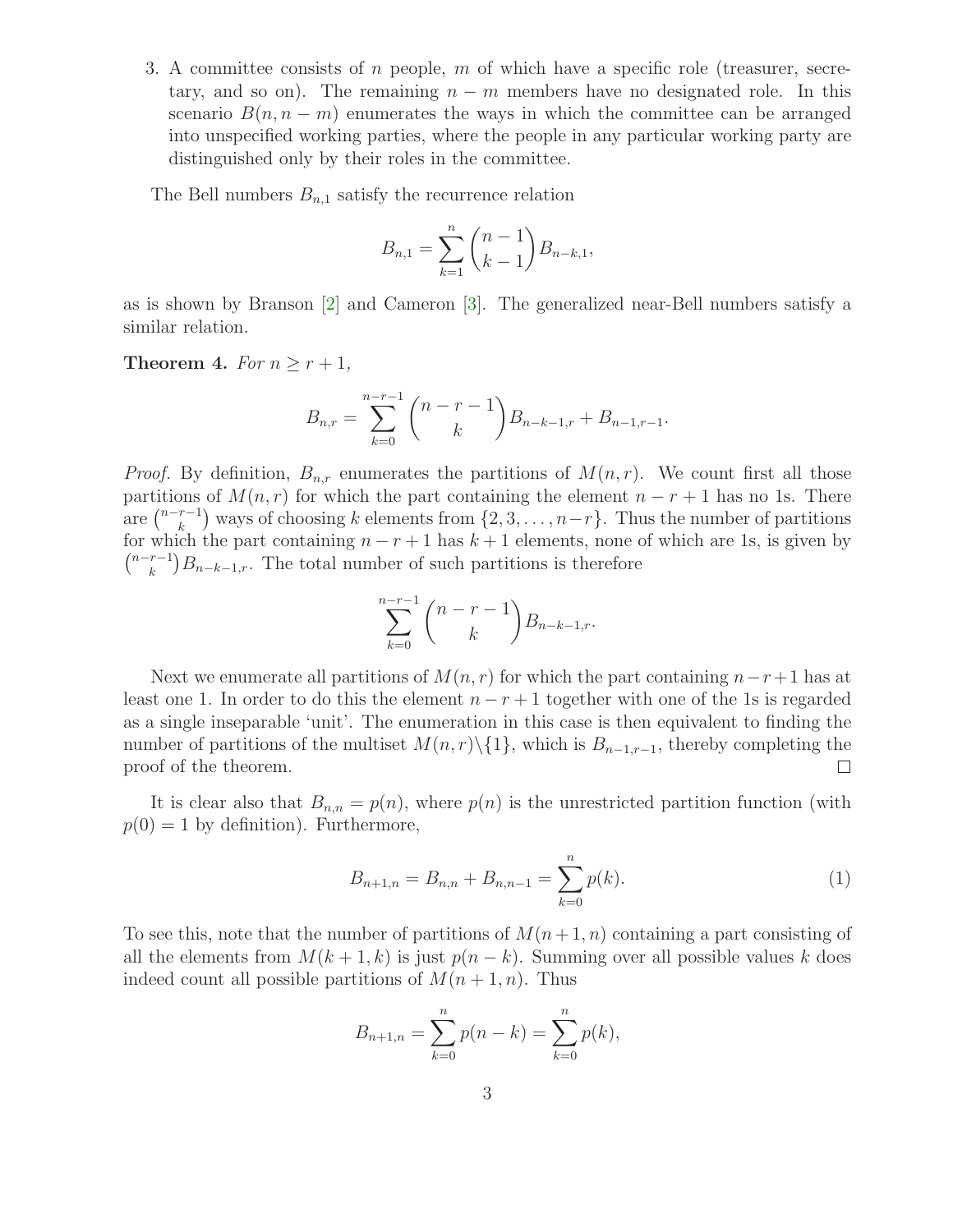and hence

$$
B_{n,n} + B_{n,n-1} = p(n) + \sum_{k=0}^{n-1} p(k) = \sum_{k=0}^{n} p(k) = B_{n+1,n}.
$$

The example below gives an illustration of the combinatorial argument used to obtain [\(1\)](#page-2-0). From this we see how the partitions of  $M(5,4)$  are enumerated systematically to give  $B_{5,4}$  =  $5 + 3 + 2 + 1 + 1 = 12.$ 

{{2}}∪ :{{1, 1, 1, 1}}, {{1, 1, 1}, {1}}, {{1, 1}, {1, 1}}, {{1, 1}, {1}, {1}}, {{1}, {1}, {1}, {1}} {{1, 2}}∪ :{{1, 1, 1}}, {{1, 1}, {1}}, {{1}, {1}, {1}} {{1, 1, 2}}∪ :{{1, 1}}, {{1}, {1}}, {{1, 1, 1, 2}}∪ :{{1}} {{1, 1, 1, 1, 2}}∪ :∅

# 3 Exponential generating functions

In this section we demonstrate a method for obtaining recursively the exponential generating functions for the generalized near-Bell numbers. Some general results are then derived, and examples of their use are given.

**Definition 5.** A shifted exponential generating function,  $F_{m,r}(x)$  for  $B_{n,r}$  is given by

$$
F_{m,r}(x) = \sum_{n=0}^{\infty} \frac{B_{n+m,r}}{n!} x^n.
$$

Note that  $F_{0,1}(x)$  is the exponential generating function for the Bell numbers. The reason for using these shifted exponential generating functions is for the sake of mathematical expediency. It gives us a natural way of taking into account the fact  $B_{n,r} = 0$  when  $n \geq 2$ and  $0 \leq n \leq r-1$ . The next theorem enables  $F_{r,r}(x)$  to be calculated recursively.

<span id="page-3-0"></span>Theorem 6. For  $r \geq 1$ ,

$$
F'_{r,r}(x) = e^x F_{r,r}(x) + F'_{r-1,r-1}(x).
$$

Proof. Using Theorem [4](#page-2-1) we have

$$
F'_{r,r}(x) = \sum_{n=1}^{\infty} \frac{B_{n+r,r}}{(n-1)!} x^{n-1}
$$
  
= 
$$
\sum_{n=1}^{\infty} \frac{x^{n-1}}{(n-1)!} \left( \sum_{k=0}^{n-1} {n-1 \choose k} B_{n-k+r-1,r} + B_{n+r-1,r-1} \right)
$$
  
= 
$$
\sum_{n=1}^{\infty} \sum_{k=0}^{n-1} \frac{x^k}{k!} \frac{B_{n-k+r-1,r}}{(n-k-1)!} x^{n-k-1} + \sum_{n=1}^{\infty} \frac{B_{n+r-1,r-1}}{(n-1)!} x^{n-1}.
$$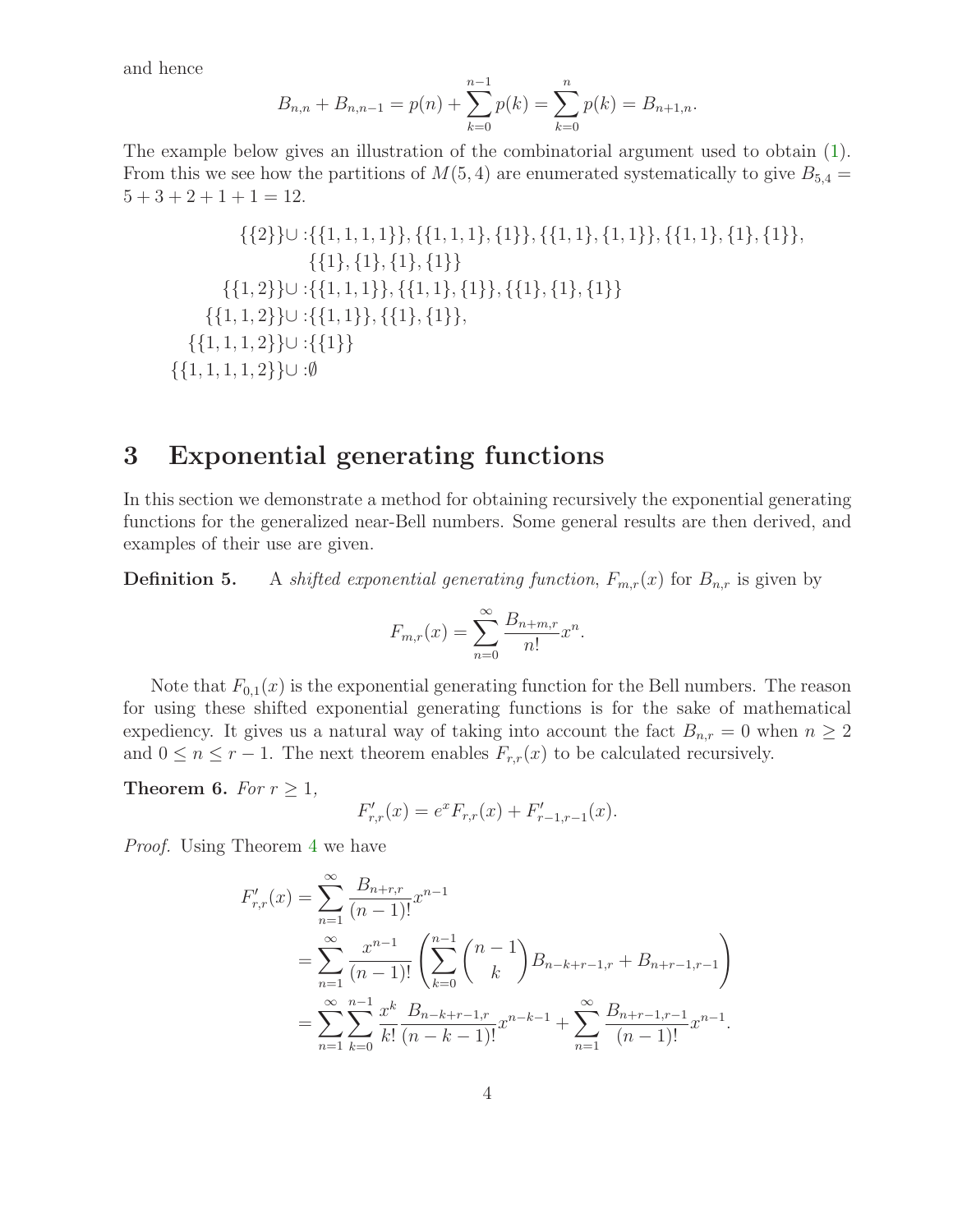Then, with  $m = n - k - 1$ , it follows that

$$
F'_{r,r}(x) = \sum_{n=1}^{\infty} \sum_{m=0}^{n-1} \frac{x^{n-m-1}}{(n-m-1)!} \frac{B_{m+r,r}}{m!} x^m + \sum_{n=1}^{\infty} \frac{B_{(n-1)+(r-1)+1,r-1}}{(n-1)!} x^{n-1}
$$
  
=  $e^x F_{r,r}(x) + F'_{r-1,r-1}(x)$ .

on rearranging the double sum.

As an example, we calculate here  $F_{3,3}(x)$ . The result

$$
F_{0,0}(x) = F_{0,1}(x) = e^{e^x - 1}
$$

is well-known, and a proof is provided by Cameron [\[3\]](#page-11-3). The formula

$$
F_{2,2}(x) = \frac{e^{e^x - 1}}{2} (e^x + 1)^2.
$$

appears in [\[1\]](#page-10-0) and is straightforward to obtain via Theorem [6.](#page-3-0) Using Theorem [6](#page-3-0) once more gives  $F_3'$  $S'_{3,3}(x) = e^x F_{3,3}(x) + F'_2$  $C_{2,2}^{\prime}(x)$ , leading to the first order linear differential equation

$$
F'_{3,3}(x) - e^x F_{3,3}(x) = \frac{e^{e^x - 1}}{2} \left( e^{3x} + 4e^{2x} + 3e^x \right).
$$

On finding and utilizing an integrating factor for this differential equation (see [\[5\]](#page-11-4), for example), we obtain the general solution

$$
F_{3,3}(x) = \frac{e^{e^x - 1}}{6} \left( e^{3x} + 6e^{2x} + 9e^x \right) + ce^{e^x}.
$$

The arbitrary constant c is found to be equal to  $\frac{1}{3e}$ , on noting that  $F_{3,3}(0) = B_{3,3} = 3$ . Thus

$$
F_{3,3}(x) = \frac{e^{e^x - 1}}{6} \left(e^x + 2\right) \left(e^{2x} + 4e^x + 1\right).
$$

On expanding this as a power series we obtain

$$
F_{3,3}(x) = 3 + 7x + \frac{21}{2}x^2 + \frac{37}{3}x^3 + \frac{37}{3}x^4 + \dots
$$
  
=  $\frac{3}{0!} + \frac{7}{1!}x + \frac{21}{2!}x^2 + \frac{74}{3!}x^3 + \frac{296}{4!}x^4 + \dots$ 

from which it can be seen that  $B_{3,3} = 3$ ,  $B_{4,3} = 7$ ,  $B_{5,3} = 21$ ,  $B_{6,3} = 74$  and  $B_{7,3} = 296$ . It is in fact clear in general that

<span id="page-4-0"></span>
$$
F_{r,r}(x) = \frac{e^{e^x - 1}}{r!} \left( e^{rx} + a_{r-1} e^{(r-1)x} + a_{r-2} e^{(r-2)x} + \dots + a_0 \right)
$$
 (2)

for some  $a_0, a_1, \ldots, a_{r-1} \in \mathbb{N}$ .

 $\Box$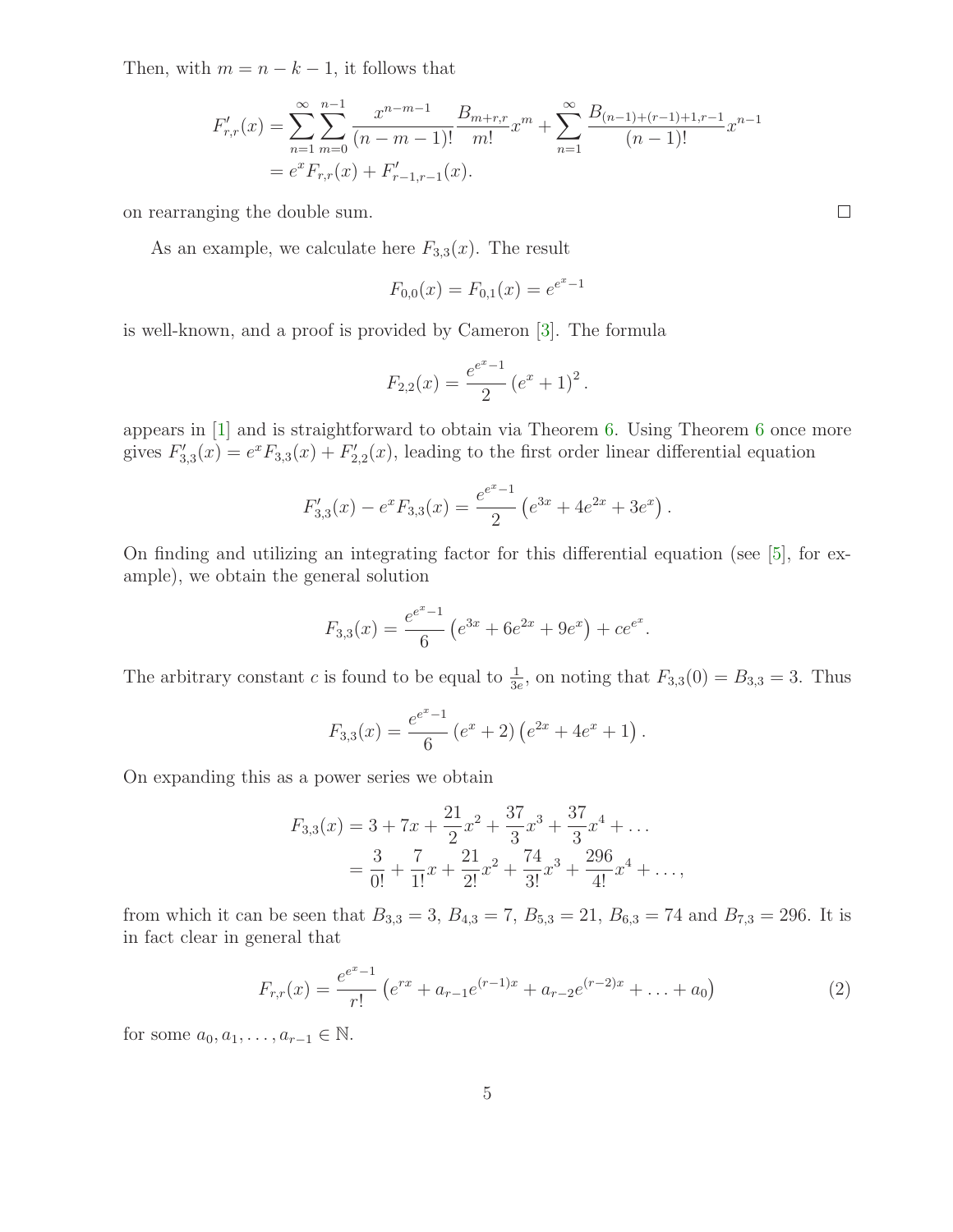Dobinski's formula (see  $[8]$ , for example) allows us to express the Bell numbers in terms of infinite series, as follows:

$$
B_n = \frac{1}{e} \sum_{k=0}^{\infty} \frac{k^n}{n!}.
$$

We can use the shifted exponential generating functions to obtain Dobinski-type formulae for the generalized near-Bell numbers. For example,

$$
F_{3,3}(x) = \frac{e^{e^x - 1}}{6} \left( e^{3x} + 6e^{2x} + 9e^x + 2 \right)
$$
  
=  $\frac{1}{6e} \sum_{m=0}^{\infty} \frac{e^{(m+3)x} + 6e^{(m+2)x} + 9e^{(m+1)x} + 2e^{mx}}{m!}$   
=  $\frac{1}{6e} \sum_{n=0}^{\infty} \left( \sum_{m=0}^{\infty} \frac{(m+3)^n + 6(m+2)^n + 9(m+1)^n + 2m^n}{m!} \right) \frac{x^n}{n!},$ 

from which it follows that

$$
B_{n+3,3} = \frac{1}{6e} \sum_{m=0}^{\infty} \frac{(m+3)^n + 6(m+2)^n + 9(m+1)^n + 2m^n}{m!}.
$$

We now show that, for any fixed r,  $B_{n,r}$  can be expressed as a linear combination of the Bell numbers.

**Theorem 7.** For any  $n, r \in \mathbb{N}$  with  $n \geq r$  there exist  $c_{n-r}, c_{n-r+1}, \ldots, c_{n-1} \in \mathbb{Z}$  such that

$$
B_{n,r} = \frac{1}{n!} (B_{n,1} + c_{n-1}B_{n-1,1} + \ldots + c_{n-r}B_{n-r,1}).
$$

*Proof.* It is easy to show by induction that the kth derivative with respect to x of  $F_{0,1}(x)$ , denoted by  $F_{0,1}^{(k)}$  $C_{0,1}^{(\kappa)}(x)$ , is of the form

$$
F_{0,1}^{(k)}(x) = e^{e^x - 1} \left( e^{kx} + b_{k-1} e^{(k-1)x} + b_{k-2} e^{(k-2)x} + \ldots + b_0 \right)
$$

for some integers  $b_0, b_1, \ldots, b_{k-1}$ . On using [\(2\)](#page-4-0) it then follows that there exist integers  $c_{n-r}, c_{n-r+1}, \ldots, c_{n-1}$  such that

$$
F_{r,r}(x) = \frac{1}{r!} \left( F_{0,1}^{(r)}(x) + c_{r-1} F_{0,1}^{(r-1)}(x) + \ldots + c_0 F_{0,1} \right).
$$

Since  $F_{0,1}^{(k)}$  $\mathcal{O}_{0,1}^{(k)}(x)$  is the exponential generating function for  $B_{n+k,1}$ , the result follows, on comparing coefficients of  $x$ .  $\Box$ 

Thus, for example,

$$
B_{n,2} = \frac{1}{2}(B_{n,1} + B_{n-1,1} + B_{n-2,1}),
$$
  
\n
$$
B_{n,3} = \frac{1}{6}(B_{n,1} + 3B_{n-1,1} + 5B_{n-2,1} + 2B_{n-3,1})
$$
  
\nand 
$$
B_{n,4} = \frac{1}{24}(B_{n,1} + 6B_{n-1,1} + 17B_{n-2,1} + 20B_{n-3,1} + 21B_{n-4,1}).
$$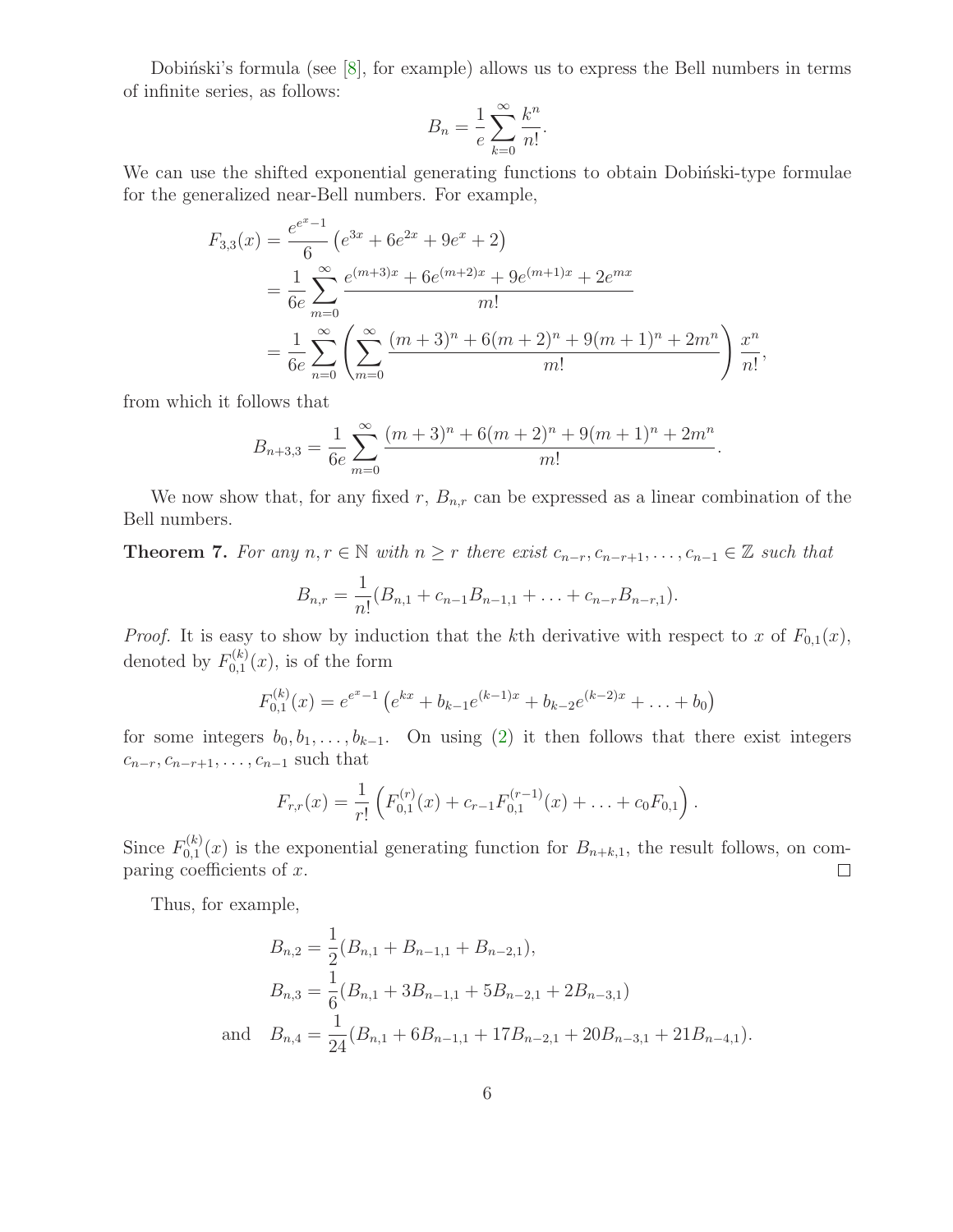# 4 Ordinary generating functions

We obtain here relations amongst the ordinary generating functions for the Bell and near-Bell numbers. These are used subsequently to derive a recurrence relation for the near-Bell numbers. We indicate how these calculations may be taken further, allowing us to express  $B_{n,r}$  in terms of  $B_{k,r}$ ,  $k = r, r + 1, \ldots, n - 1$ . An explicit form for the ordinary generating function for the near-Bell numbers is also obtained.

**Definition 8.** A shifted ordinary generating function,  $\overline{F}_{m,r}(x)$  for  $B_{n,r}$  is given by

$$
\overline{F}_{m,r}(x) = \sum_{n=0}^{\infty} B_{n+m,r} x^n.
$$

<span id="page-6-1"></span>Klazar [\[4\]](#page-11-6) shows that  $\overline{F}_{0,1}(x)$ , the ordinary generating function for the Bell numbers, satisfies

$$
\overline{F}_{0,1}(x) = 1 + \frac{x}{1-x} \overline{F}_{0,1}\left(\frac{x}{1-x}\right). \tag{3}
$$

In Theorem [9](#page-6-0) we obtain a result linking the ordinary generating functions for the Bell and near-Bell numbers. This is in turn used to derive a relation satisfied by the ordinary generating function for the near-Bell numbers, as given in Theorem [9.](#page-6-0)

#### <span id="page-6-0"></span>Theorem 9.

$$
\overline{F}_{2,2}(x) = 1 + \frac{1}{1-x}\overline{F}_{0,1}\left(\frac{x}{1-x}\right) + \frac{x}{1-x}\overline{F}_{2,2}\left(\frac{x}{1-x}\right).
$$

Proof. Using Theorem [4](#page-2-1) we obtain

$$
\overline{F}_{2,2}(x) - B_{2,2} = \sum_{n=1}^{\infty} B_{n+2,2} x^n
$$
\n
$$
= \sum_{n=1}^{\infty} \left( \sum_{k=0}^{n-1} {n-1 \choose k} B_{n-k+1,2} + B_{n+1,1} \right) x^n
$$
\n
$$
= \sum_{n=1}^{\infty} \sum_{k=0}^{n-1} {n-1 \choose k} B_{n-k+1,2} x^n + \sum_{n=1}^{\infty} B_{n+1,1} x^n
$$
\n
$$
= \sum_{k=0}^{\infty} B_{k+2,2} \sum_{n=k}^{\infty} {n \choose k} x^{n+1} + \sum_{n=0}^{\infty} B_{n+1,1} x^n - B_{1,1}
$$
\n
$$
= \sum_{k=0}^{\infty} B_{k+2,2} \left( \frac{x}{1-x} \right)^{k+1} + \frac{1}{x} \left( \sum_{n=0}^{\infty} B_{n,1} x^n - B_{0,1} \right) - 1
$$
\n
$$
= \frac{x}{1-x} \overline{F}_{2,2} \left( \frac{x}{1-x} \right) + \frac{1}{x} (\overline{F}_{0,1}(x) - 1) - 1.
$$

Then, on using [\(3\)](#page-6-1), we have

$$
\overline{F}_{2,2}(x) = B_{2,2} + \frac{x}{1-x} \overline{F}_{2,2} \left( \frac{x}{1-x} \right) + \frac{1}{x} \left( 1 + \frac{x}{1-x} \overline{F}_{0,1} \left( \frac{x}{1-x} \right) - 1 \right) - 1
$$
  
=  $1 + \frac{1}{1-x} \overline{F}_{0,1} \left( \frac{x}{1-x} \right) + \frac{x}{1-x} \overline{F}_{2,2} \left( \frac{x}{1-x} \right),$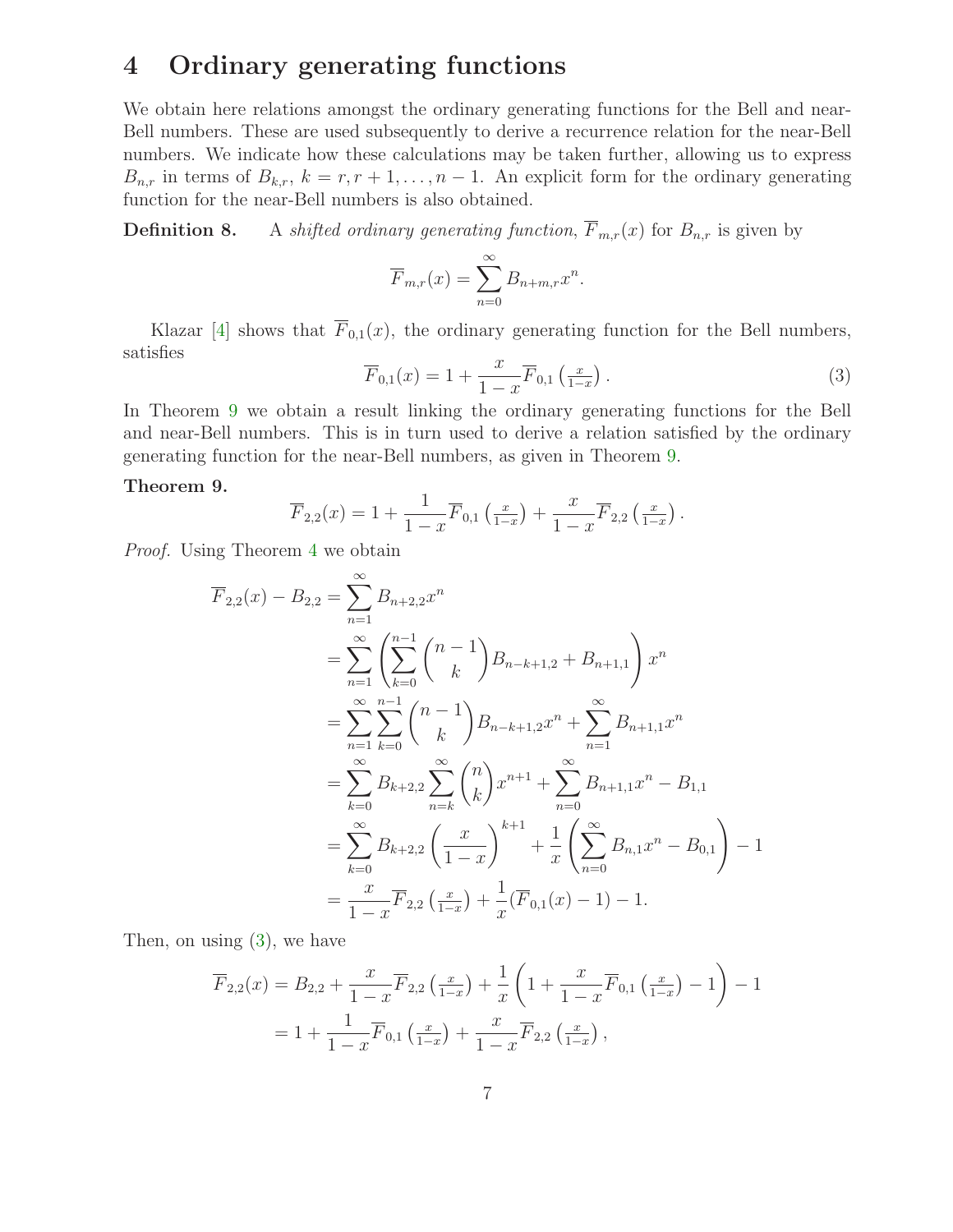<span id="page-7-0"></span>as required.

Theorem 10.

$$
x(x+2)\overline{F}_{2,2}(x) - \frac{x^2(x+1)}{1-x}\overline{F}_{2,2}\left(\frac{x}{1-x}\right) - \overline{F}_{2,2}\left(\frac{x}{1+x}\right) = x^2 - 2.
$$

Proof. We use Theorem [9](#page-6-0) to give

$$
\frac{x}{1-x}\overline{F}_{0,1}\left(\frac{x}{1-x}\right) = x\left(\overline{F}_{2,2}(x) - 1 - \frac{x}{1-x}\overline{F}_{2,2}\left(\frac{x}{1-x}\right)\right),
$$

and then replace each x with  $\frac{x}{1+x}$  to give

$$
\overline{F}_{0,1}(x) = \frac{1}{1+x} \left( \overline{F}_{2,2} \left( \frac{x}{1+x} \right) - 1 - x \overline{F}_{2,2}(x) \right)
$$

.

Once more, the result follows from [\(3\)](#page-6-1).

Corollary 11. For  $n \geq 3$ ,

$$
B_{n+2,2} = {n+1 \choose 1} B_{n+1,2} - {n-1 \choose 2} B_{n,2}
$$
  
 
$$
- \sum_{k=1}^{n-3} \left\{ {n-2 \choose k} + {n-3 \choose k} + (-1)^{n-k} {n-1 \choose k-1} \right\} B_{k+2,2} - 2B_{2,2}.
$$

Proof. Expanding as a formal power series, we have

$$
\frac{x^2(x+1)}{1-x}\overline{F}_{2,2}\left(\frac{x}{1-x}\right) = \frac{x^2(x+1)}{1-x}\sum_{n=0}^{\infty}B_{n+2,2}\left(\frac{x}{1-x}\right)^n
$$
  
=  $x^2(x+1)(1+x+x^2+\ldots)\sum_{n=0}^{\infty}B_{n+2,2}x^n\sum_{k=0}^{\infty}\binom{n+k-1}{k}x^k$ ,

where use has been made of the result  $\left(\frac{x}{1-x}\right)^n = x^n \sum_{k=0}^{\infty} \binom{n+k-1}{k}$  ${k-1 \choose k} x^k$ . Also,

$$
\overline{F}_{2,2}\left(\frac{x}{1+x}\right) = \sum_{n=0}^{\infty} B_{n+2,2} x^n \sum_{k=0}^{\infty} {n+k-1 \choose k} (-x)^k
$$

The result follows on equating coefficients of  $x^n$  on both sides of the statement of Theorem [10.](#page-7-0)  $\Box$ 

The method used above to obtain a recurrence relation for the near-Bell numbers can be extended to derive recurrence relations for the generalized near-Bell numbers. Following the method of proof of Theorem [9](#page-6-0) we have, for  $r \geq 3$ ,

$$
\overline{F}_{r,r}(x) - B_{r,r} = \sum_{n=1}^{\infty} \left( \sum_{k=0}^{n-1} {n-1 \choose k} B_{n+r-k-1,r} + B_{n+r-1,r-1} \right) x^n
$$
  
\n
$$
= \sum_{k=0}^{\infty} B_{k+r,r} \sum_{n=k}^{\infty} {n \choose k} x^{n+1} + \sum_{n=0}^{\infty} B_{n+r-1,r-1} x^n - B_{r-1,r-1}
$$
  
\n
$$
= \frac{x}{1-x} \overline{F}_{r,r} \left( \frac{x}{1-x} \right) + \overline{F}_{r-1,r-1}(x) - B_{r-1,r-1}.
$$

 $\Box$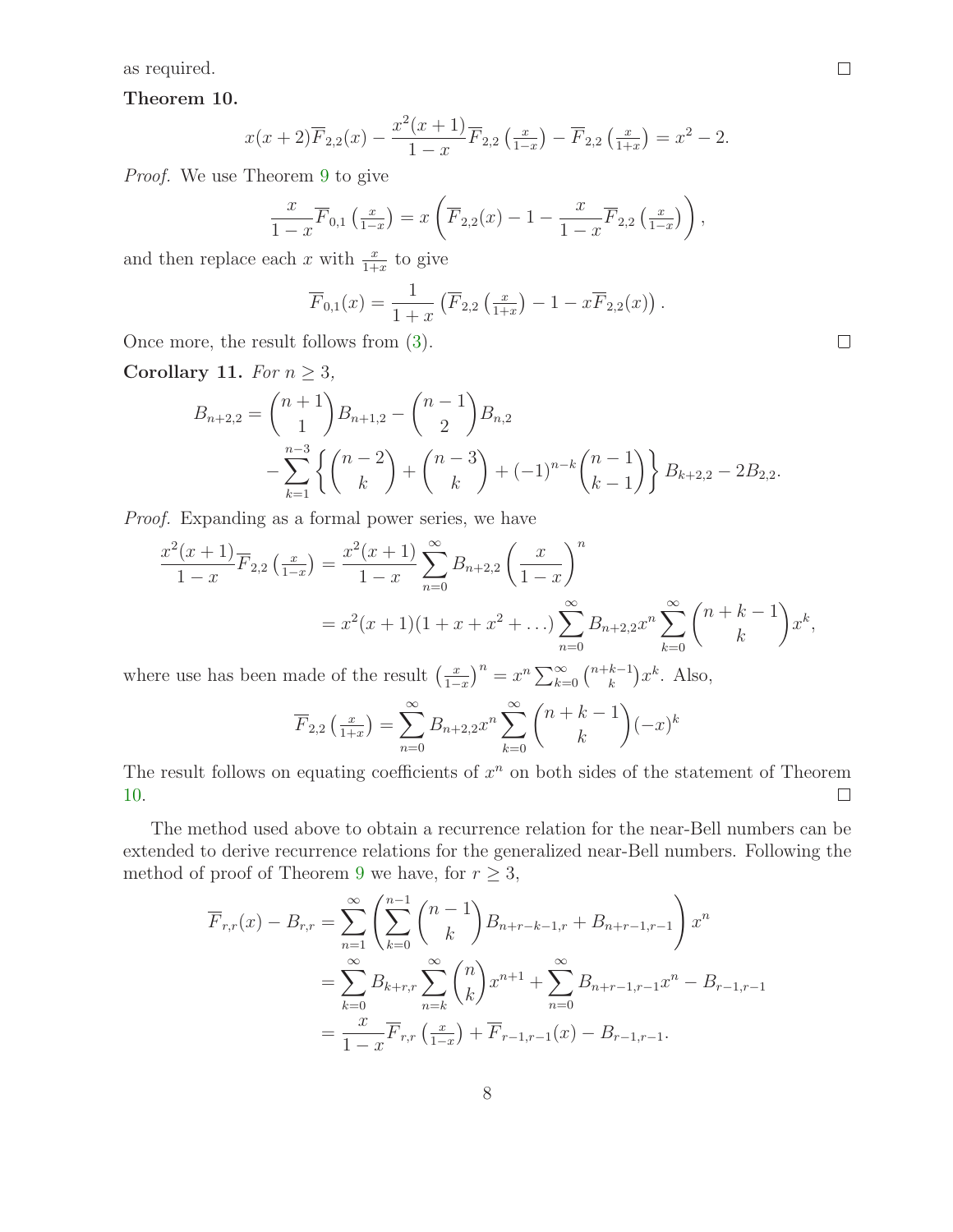Thus, for example,

$$
\overline{F}_{2,2}(x) = \overline{F}_{3,3}(x) - \frac{x}{1-x} \overline{F}_{3,3}\left(\frac{x}{1-x}\right) - B_{3,3} + B_{2,2}
$$

Theorem [10](#page-7-0) can now be utilized to give a relation between  $\overline{F}_{3,3}(x)$ ,  $\overline{F}_{3,3}\left(\frac{x}{1-x}\right)$ ,  $\overline{F}_{3,3}\left(\frac{x}{1-2x}\right)$ and  $\overline{F}_{3,3}\left(\frac{x}{1+}\right)$  $\frac{x}{1+x}$ , and so on.

Finally, it is well-known that the ordinary generating function for the Bell numbers is given by

$$
\overline{F}_{0,1}(x) = \sum_{k=0}^{\infty} \frac{x^k}{(1-x)(1-2x)(1-3x)\cdots(1-kx)},
$$

where, for  $k = 0$ , the expression under the sum is defined to be 1. The following theorem gives the ordinary generating function for the near-Bell numbers.

#### Theorem 12.

$$
\overline{F}_{2,2}(x) = \sum_{k=1}^{\infty} \sum_{m=0}^{k} \frac{x^{k-1}(1-mx)}{(1-x)(1-2x)(1-3x)\cdots(1-kx)}.
$$

Proof. We merely outline the proof here, using [\(3\)](#page-6-1) and Theorem [9](#page-6-0) recursively. To this end,

$$
\overline{F}_{0,1}\left(\frac{x}{1-x}\right) = 1 + \frac{x}{1-2x} \overline{F}_{0,1}\left(\frac{x}{1-2x}\right)
$$

and

$$
\overline{F}_{2,2}\left(\frac{x}{1-x}\right) = 1 + \frac{1-x}{1-2x}\overline{F}_{0,1}\left(\frac{x}{1-2x}\right) + \frac{x}{1-2x}\overline{F}_{2,2}\left(\frac{x}{1-2x}\right).
$$

Then, from Theorem [9](#page-6-0) it follows that

$$
\overline{F}_{2,2}(x) = 1 + \frac{1}{1-x} \left( 1 + \frac{x}{1-2x} \overline{F}_{0,1} \left( \frac{x}{1-2x} \right) \right) \n+ \frac{x}{1-x} \left( 1 + \frac{1-x}{1-2x} \overline{F}_{0,1} \left( \frac{x}{1-2x} \right) + \frac{x}{1-2x} \overline{F}_{2,2} \left( \frac{x}{1-2x} \right) \right) \n= \left\{ \frac{1}{1-x} + \frac{1-x}{1-x} \right\} \n+ \left\{ \left( \frac{x}{(1-x)(1-2x)} + \frac{x(1-x)}{(1-x)(1-2x)} \right) \overline{F}_{0,1} \left( \frac{x}{1-2x} \right) + \frac{x(1-2x)}{(1-x)(1-2x)} \right\} \n+ \left\{ \frac{x^2}{(1-x)(1-2x)} \overline{F}_{2,2} \left( \frac{x}{1-2x} \right) \right\},
$$
\n(4)

where the curly brackets have been used to emphasize the way in which the terms may be grouped to give, in the limit, the statement of the theorem. Continuing in this way with

<span id="page-8-1"></span><span id="page-8-0"></span>
$$
\overline{F}_{0,1}\left(\frac{x}{1-kx}\right) = 1 + \frac{x}{1-(k+1)x} \overline{F}_{0,1}\left(\frac{x}{1-(k+1)x}\right)
$$
(5)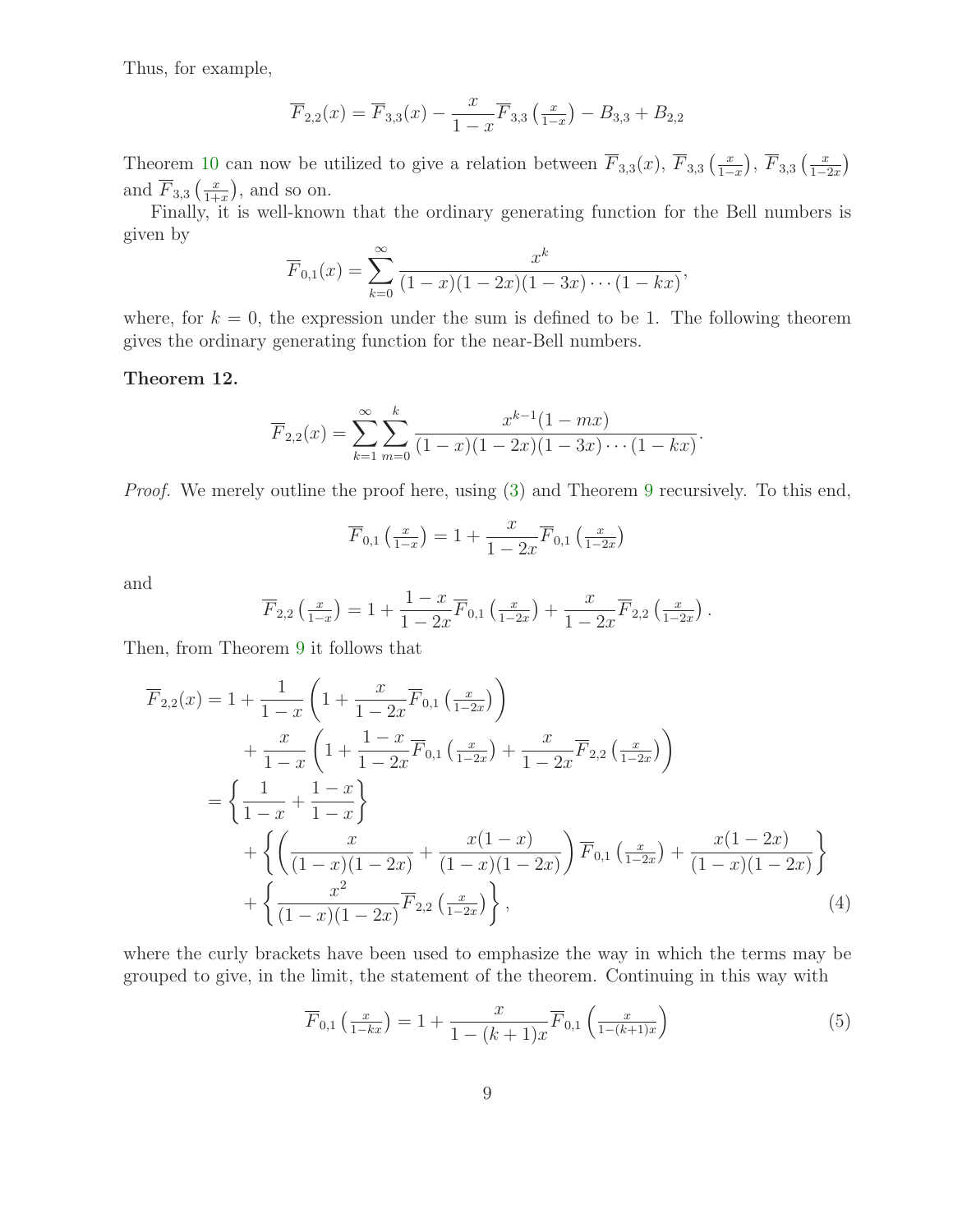<span id="page-9-0"></span>and

$$
\overline{F}_{2,2}\left(\frac{x}{1-kx}\right) = 1 + \frac{1-kx}{1-(k+1)x}\overline{F}_{0,1}\left(\frac{x}{1-(k+1)x}\right) + \frac{x}{1-(k+1)x}\overline{F}_{2,2}\left(\frac{x}{1-(k+1)x}\right),\tag{6}
$$

we obtain ever more lengthy expressions for  $\overline{F}_{2,2}(x)$ . For example, on setting  $k = 2$  in [\(5\)](#page-8-0) and  $(6)$  we find, using  $(4)$ , that

$$
\overline{F}_{2,2}(x) = \left\{ \frac{1}{1-x} + \frac{1-x}{1-x} \right\} \n+ \left\{ \frac{x}{(1-x)(1-2x)} + \frac{x(1-x)}{(1-x)(1-2x)} + \frac{x(1-2x)}{(1-x)(1-2x)} \right\} \n+ \left\{ \left( \frac{x}{(1-x)(1-2x)(1-3x)} + \frac{x(1-x)}{(1-x)(1-2x)(1-3x)} \right. \n+ \frac{x(1-2x)}{(1-x)(1-2x)(1-3x)} \right\} \overline{F}_{0,1} \left( \frac{x}{1-3x} \right) + \frac{x(1-3x)}{(1-x)(1-2x)(1-3x)} \left. \right\} \n+ \left\{ \frac{x^3}{(1-x)(1-2x)(1-3x)} \overline{F}_{2,2} \left( \frac{x}{1-3x} \right) \right\},
$$

and so on.

### 5 More general multisets

<span id="page-9-2"></span>**Definition 13.** The *n*-multiset  $\{1,\ldots,1,2,\ldots,2,3,\ldots,n-r-s+2\}$ , in which the elements 1 and 2 appear with multiplicities r and s respectively, and the remaining  $n-r-s$  elements each appear with multiplicity 1, is denoted by  $M(n, r, s)$ .

 $\Box$ 

<span id="page-9-3"></span>**Definition 14.** We define  $B_{n,r,s}$  to be the total number of partitions of  $M(n,r,s)$ , where  $B_{n,r,s} = 0$  when  $r + s > n$ .

<span id="page-9-1"></span>Theorem 15. For  $n \geq r + s + 1$ ,

$$
B_{n,r,s} = \sum_{k=0}^{n-r-s-1} {n-r-s-1 \choose k} B_{n-k-1,r,s} + B_{n-1,r-1,s} + B_{n-1,r,s-1} - B_{n-2,r-1,s-1}.
$$

*Proof.* First count all partitions of  $M(n, r, s)$  for which the part containing the element  $n - r - s + 2$  has neither 1s nor 2s. The total number of such partitions is

$$
\sum_{k=0}^{n-r-s-1} \binom{n-r-s-1}{k} B_{n-k-1,r,s}.
$$

Next,  $B_{n-1,r-1,s}$  and  $B_{n-1,r,s-1}$  enumerate the partitions of  $M(n,r,s)$  for which the part containing  $n - r - s + 2$  has at least one 1 and at least one 2 respectively. We then need to subtract  $B_{n-2,r-1,s-1}$  from the total in order to avoid double counting the partitions for which the part containing  $n - r - s + 2$  also contains at least one 1 and one 2.  $\Box$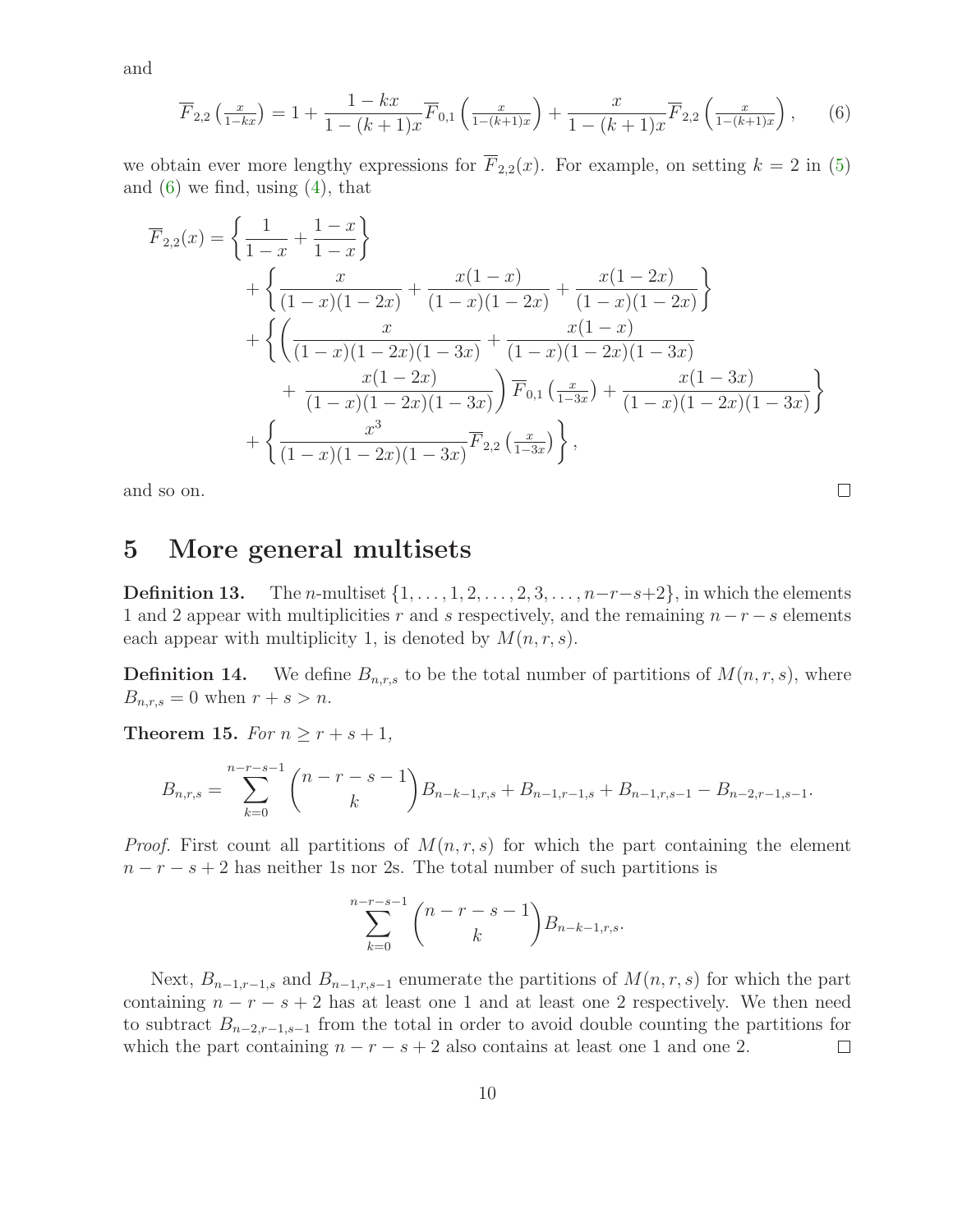**Definition 16.** A shifted exponential generating function,  $F_{m,r,s}(x)$  for  $B_{n,r,s}$  is given by

$$
F_{m,r,s}(x) = \sum_{n=0}^{\infty} \frac{B_{n+m,r,s}}{n!} x^n.
$$

Following the method of Theorem [6,](#page-3-0) we can use Theorem [15](#page-9-1) to show that, for  $r, s \geq 1$ ,

$$
F'_{r+s,r,s}(x) = e^x F_{r+s,r,s}(x) + F'_{r+s-1,r-1,s} + (x) F'_{r+s-1,r,s-1}(x) - F'_{r+s-2,r-1,s-1}(x).
$$

Using this result recursively allows us to obtain the exponential generating function for  $B_{n,r,s}$ . For example, on noting that  $B_{4,2,2} = 9$ , some calculation leads to

$$
F_{4,2,2}(x) = \frac{e^{x}-1}{4} \left( e^{4x} + 8e^{3x} + 16e^{2x} + 8e^x + 3 \right),
$$

giving  $B_{5,2,2} = 26$ ,  $B_{6,2,2} = 92$ ,  $B_{7,2,2} = 371$ , and so on. It is also worth noting that

$$
B_{n,2,2} = \frac{1}{4}(B_{n,1} + 2B_{n-1,1} + 3B_{n-2,1} + 2B_{n-3,1} + 3B_{n-4,1}).
$$

Definitions [13](#page-9-2) and [14](#page-9-3) may be extended to cater for more general multisets. The scope of Theorem [15](#page-9-1) can be broadened accordingly, allowing us to obtain the required exponential generating functions recursively. This extension to Theorem [15](#page-9-1) requires careful application of the principle of inclusion and exclusion (see [\[3\]](#page-11-3)).

### 6 Tables

|                | <i>n</i> $B_{n,1}$ $B_{n,2}$ $B_{n,3}$ $B_{n,4}$ $B_{n,5}$ $B_{n,6}$ $B_{n,7}$ $B_{n,8}$ |                |                        |     |                |       |    |    |
|----------------|------------------------------------------------------------------------------------------|----------------|------------------------|-----|----------------|-------|----|----|
| 1              | -1                                                                                       |                |                        |     |                |       |    |    |
|                | 2 2                                                                                      | $\overline{2}$ |                        |     |                |       |    |    |
| 3              | $-5$                                                                                     | $\overline{4}$ | 3                      |     |                |       |    |    |
| 4              | 15                                                                                       | 11             | 7                      | - 5 |                |       |    |    |
| 5              | 52 36 21 12                                                                              |                |                        |     | $\overline{7}$ |       |    |    |
| 6              | 203                                                                                      |                | 135 74 38              |     | 19 11          |       |    |    |
| $\overline{7}$ | 877                                                                                      |                | 566 296 141            |     |                | 64 30 | 15 |    |
| 8              |                                                                                          |                | 4140 2610 1315 592 250 |     |                | 105   | 45 | 22 |

Table 1: Bell, near-Bell and generalized near-Bell numbers.

# <span id="page-10-0"></span>References

[1] G. Beck, Sequence [A035098](http://www.research.att.com/cgi-bin/access.cgi/as/~njas/sequences/eisA.cgi?Anum=A035098) in N. J. A. Sloane, The On-Line Encyclopedia of Integer Sequences (2009), <http://www.research.att.com/~njas/sequences/>.